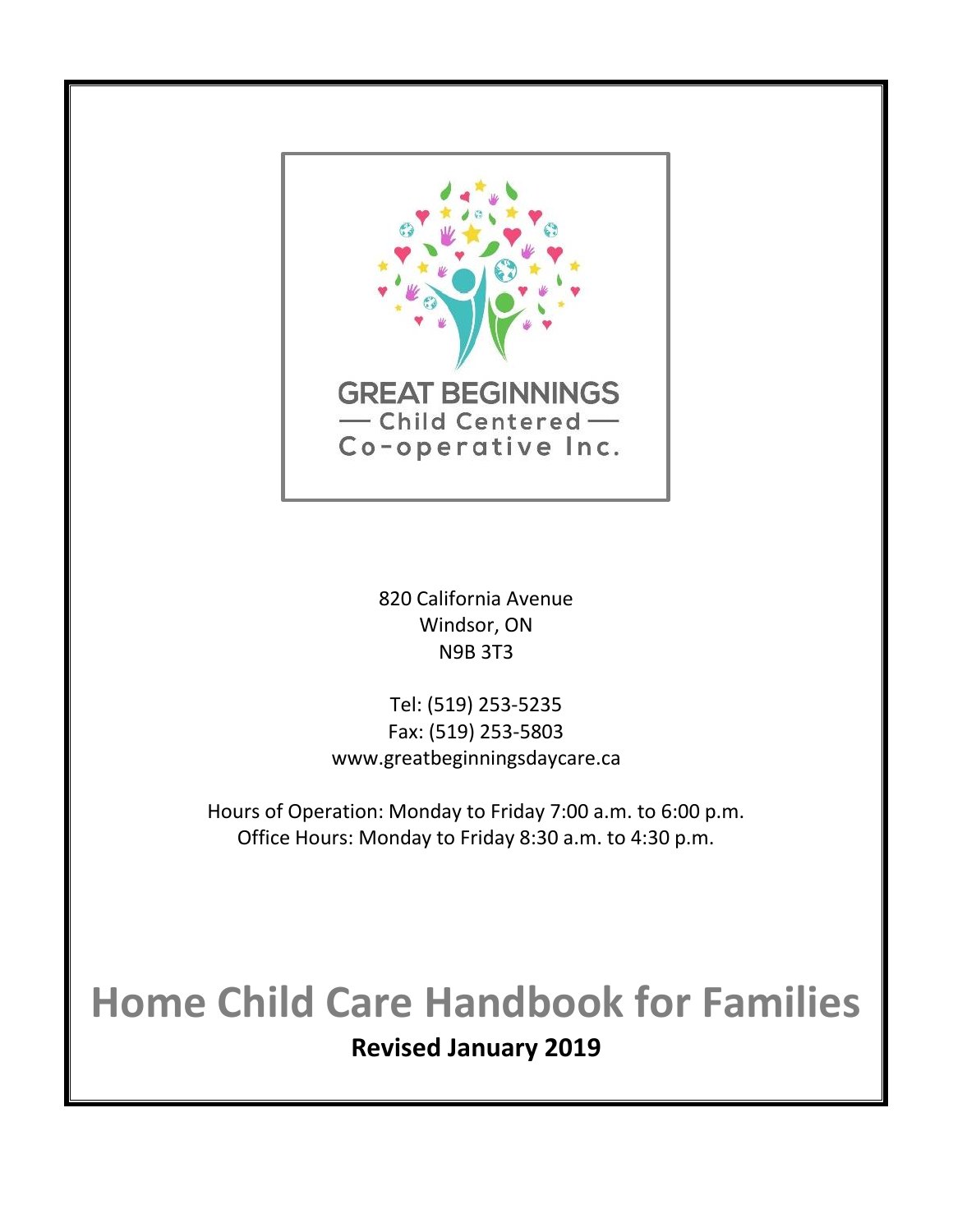# **PREFACE What is Licensed Home Child Care?**

- Great Beginnings Home Child Care Program provides a licensed, family setting, which can adapt to your family's individual needs. Based on the age of the children in care and their schedules, this program can offer flexibility for child care in approved homes.
- The Home Coordinator/Visitor is a fully registered Early Childhood Educator with the Ontario College of Early Childhood Educators, who is able to assist you with your child care arrangements. The Home Coordinator/Visitor supports the placement between the Home Child Care Provider and your family.
- Home Child Care Providers are individuals who have opened their homes to provide child care for children in our community. Each home must meet the requirements of the Ministry of Education's legislation on licensed home child care, known as the Child Care and Early Years Act, 2014. Further, each home must meet the requirements of the Local Building, Health and Fire Departments.
- Home Child Care Providers and all adult members of the household are required to have Criminal Reference/Vulnerable Sector Screens completed before children are cared for. Should your Home Child Care Provider have their own children 12 years and older, they must have clearance through the Children's Aid Society. This screening process is monitored by our Home Coordinator/Visitor along with monitoring for medical information.
- Your Home Child Care Provider's home is inspected on a regular basis by our Home Coordinator/Visitor. The Home Coordinator/Visitor makes at least two visits per month to your Home Child Care Provider's home. Your Home Child Care Provider's home is also subject to "spot checks" at any time by the Executive Director/Home Child Care Manager of Great Beginnings, by Ministry of Education Staff, by the Children's Aid Society Staff or by the Local Building, Health and Fire Departments.
- Your Home Child Care Provider is able to care for a maximum of six children 12 years and under. Their own children, under the age of six years, are included in that count. They are able to care for no more than two children under the age of two.

# **Selecting a Home for your Child**

- We encourage you to visit your potential Home Child Care Provider's home and assess it with your own child care priorities in mind. Where will daily activities take place? What types of activities are planned? Are some areas of the home off limits? Does the home meet with your standards of housekeeping? Are there pets in the home? Where will your child rest and for how long? What type of meals and snacks will be served? Etc. You should feel comfortable in asking any questions relating to the care of your child.
- In the event your home child care arrangement does not "work out", after trying to reach a compromise with your Home Child Care Provider, please feel free to contact our Home Coordinator/Visitor so that we can work out another child care arrangement with another Home Child Care Provider.
- We are also here on an ongoing basis to further answer any questions or address any concerns you may have with respect to your Home Child Care experience. We are here to serve!
- Please read further to learn more about Great Beginnings and our Home Child Care Program.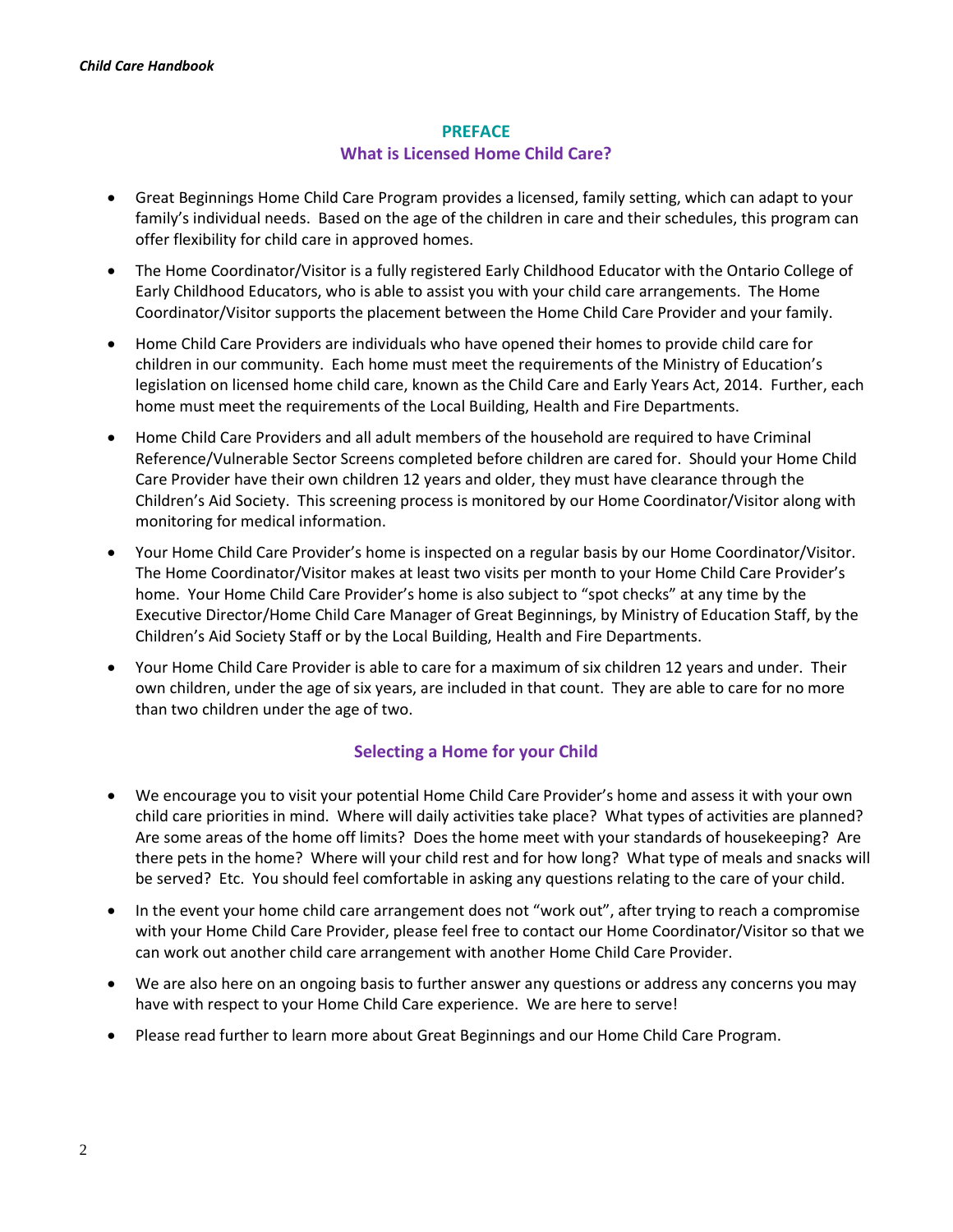# **GREAT BEGINNINGS CHILD CENTERED COOPERATIVE INC. Home Child Care Handbook for Families**

Welcome to Great Beginnings Child Centered Co-Operative Inc. We feel privileged to care for your children! We are here to assist you with your childcare needs, support you as a family unit and help you enhance your children's early learning experiences. We encourage any questions, comments or concerns you may have as you embark on this new adventure with us.

Please read below to learn more about who we are as a child care agency.

# **OUR PURPOSE:**

Great Beginnings is a unique, non-profit organization in partnership with the community and the University of Windsor, offering flexible child care choices for families in Windsor/Essex County.

#### **OUR VISION:**

We are devoted to celebrating each child as a unique individual, and to creating learning environments that foster respect, acceptance and growth for all.

#### **OUR MISSION:**

We provide opportunities for the play interests of children to direct learning outcomes in our learning environments, under the facilitation of qualified Educators and licensed Home Child Care Providers, and for that learning to be expressed through observation and documentation.

#### **OUR PHILOSOPHY:**

Great Beginnings is inspired by, and has chosen to emulate, the Reggio Emilia Philosophy of child care and early learning. We do not intend to duplicate this philosophy, as we recognize the unique make-up of our community of children, families, Educators and Home Child Care Providers, but stand by several of its principles as follows:

#### *Principle One – Image of the Child*

- *We view children as competent, curious and full of potential, interested in connecting with the world around them*
- *We believe that children benefit and learn most when their interactions with the world are based on their interests*

# *Principle Two – Role of the Family*

- *We view families as an essential component in children's lives and as an active part of their children's learning experiences both at home and away*
- *We believe families hold the greatest influence in children's lives and the relationship between home and care to be of utmost importance in children's overall development*

# *Principle Three – Role of the Educator/Home Child Care Provider*

- *We view Educators/Providers as deeply aware of the potential of children, working to construct learning environments rich in experience, child centered and responsive*
- *We believe Educators/Providers to be co-researchers of the learning environments with children, documenting their learning and advocating for their welfare*

# *Principle Four – Role of the Learning Environment*

- *We view learning environments as the "third teacher", intentionally organized and planned to promote child initiated, Educator/Provider supported learning experiences*
- *We believe in an emergent curriculum that requires Educators/Providers to observe children, planning experiences based on their interests and documenting outcomes*

# *Principle Five – Role of the Community*

- *We view the community to include the children, families, Educators, Providers and outside agencies working in partnership together*
- *We believe children's wellbeing to be of great importance and is fostered through healthy collaboration of the aforementioned partners*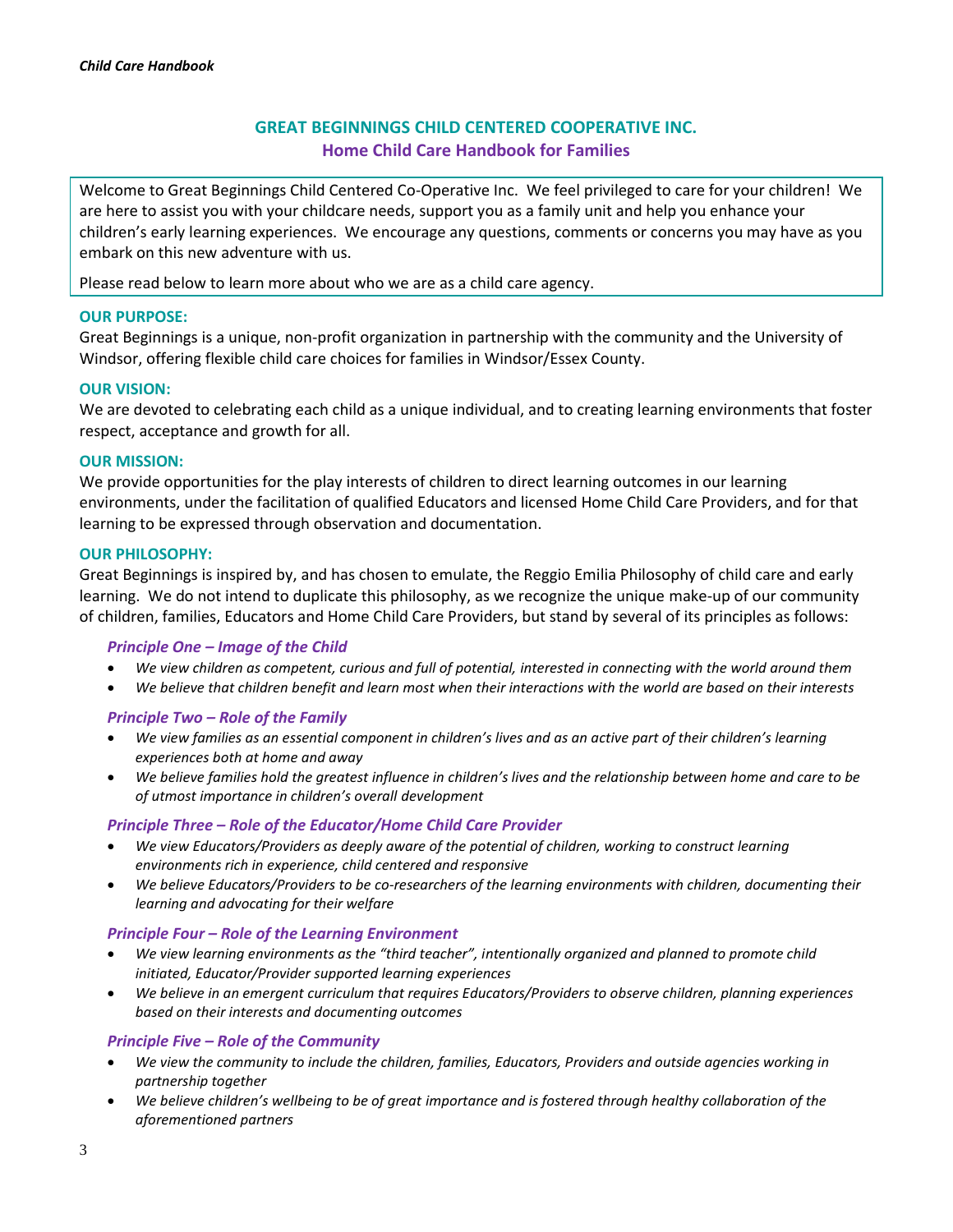#### **OUR COMMITMENT:**

*We are committed* to providing affordable, accessible, quality childcare to the community of Windsor/Essex County and to the University of Windsor, for children 0-12 years of age in both the traditional child care center setting and through licensed home child care.

*We are committed* to the Minster of Education's Policy Statement on Programming and Pedagogy, which intends to strengthen the quality of early learning programs offered to Ontario's families and ensure high quality experiences that lead to positive learning outcomes, child development, health and wellbeing. Further, our philosophy lines up with the Minister's statement regarding children as competent, capable of complex thinking, curious and rich in potential, with their families, Educators and Home Child Care Providers being competent, capable and rich in experience. (CCEYA 2014, Subsection 55(3))

*We are committed* to Ontario's Pedagogy for the Early Years, "How Does Learning Happen?" (HDLH), a resource endorsed by the Child Care & Early Years Act 2014 (CCEYA), under the direction of the Minister of Education. HDLH promotes a shared understanding of how children learn, what children need and what can be done to help them develop to their full potential. It provides a common language for children, families, Educators and Home Child Care Providers, along with fostering relationships with each other and with learning environments. HDLH includes goals for children and expectations for early learning programs based on the following four foundations, along with providing reflections on how to create learning environments and experiences where children, families, Educators and Home Child Care Providers explore, question and learn together.

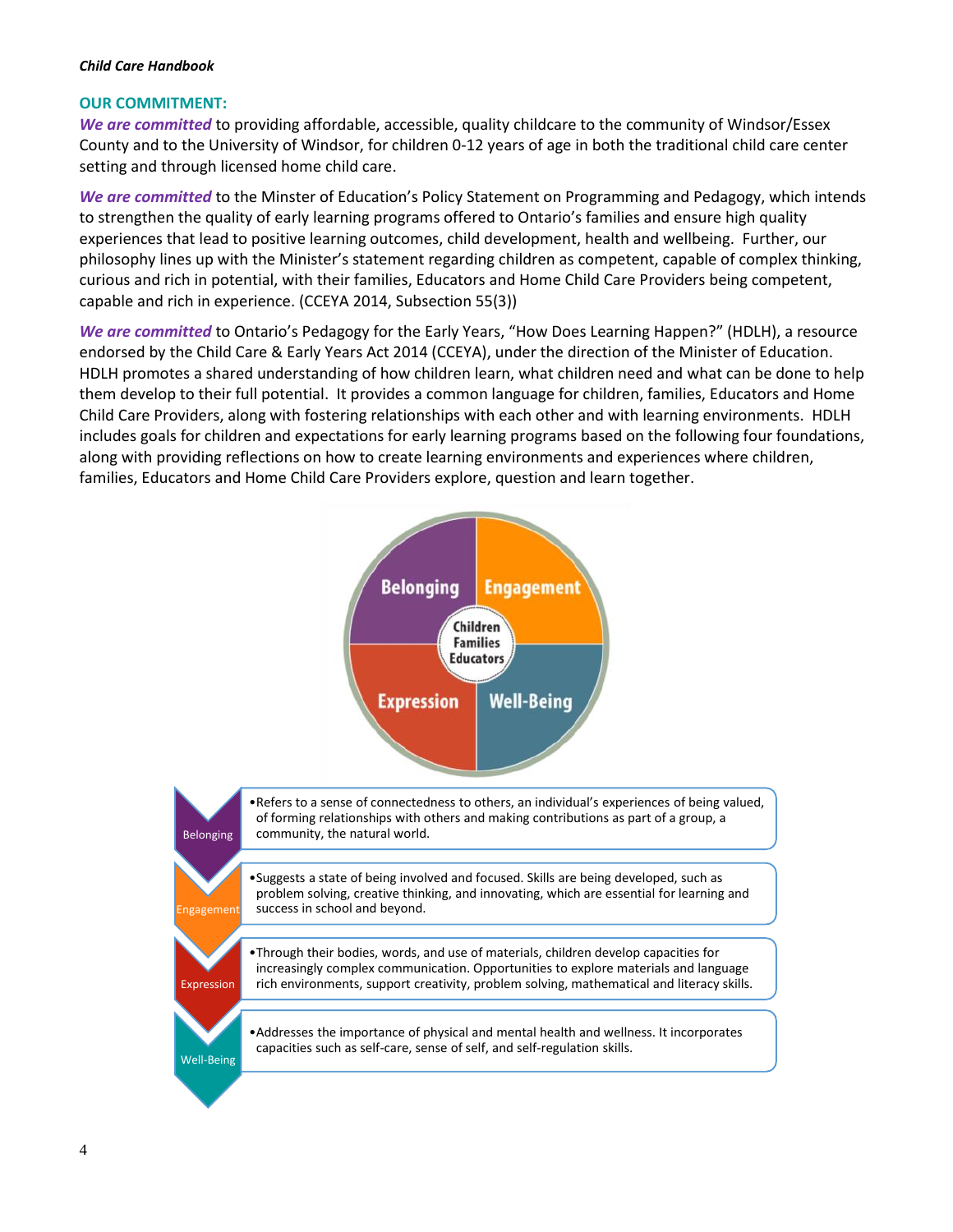#### **OUR PROGRAM STATEMENT:**

Our Program Statement falls in accordance with the CCEYA 2014 (46(1) to (5) of Regulation 137/15) and outlines the goals and approaches we will take to ensure that our programming and pedagogy is consistent with the Minister of Education's Policy Statement. Further, our Program Statement lines up with our purpose, vision, mission, philosophy and commitment and is reviewed regularly by our Great Beginnings Educators, Home Child Care Providers, Staff, Students and Volunteers.

| <b>GOALS</b>                                                                                                                                  | <b>APPROACHES</b>                                                                                                                                                                                                                                                                                                                                                                                                                                                                        |  |
|-----------------------------------------------------------------------------------------------------------------------------------------------|------------------------------------------------------------------------------------------------------------------------------------------------------------------------------------------------------------------------------------------------------------------------------------------------------------------------------------------------------------------------------------------------------------------------------------------------------------------------------------------|--|
| To promote the health, safety, nutrition and<br>well-being of children                                                                        | Provide well balanced snacks/meals that follow Canada's<br>$\bullet$<br>Food Guide (2016)<br>Ensure Safe Food Handling Certification is held by kitchen<br>$\bullet$<br>staff<br>Require Educator/Provider training in First Aid/CPR<br>Conduct monthly fire/emergency drills and inspect all safety<br>$\bullet$<br>equipment<br>Conduct monthly health and safety checks of the facilities<br>and outdoor play spaces<br>Conduct daily health checks on all children upon arrival<br>٠ |  |
| To support positive and responsive interactions<br>among children, families, Educators and Home<br><b>Child Care Providers</b>                | Greet children and families upon arrival and departure and<br>$\bullet$<br>engage in meaningful conversation<br>Provide warm, responsive interactions throughout the day<br>٠<br>Promote connections between home and learning<br>$\bullet$<br>environments<br>Provide events where children, families and Educators come<br>$\bullet$<br>together, creating community                                                                                                                   |  |
| To encourage children to interact and<br>communicate in positive ways and support their<br>ability to self-regulate                           | Use open-ended questions/statements to promote<br>$\bullet$<br>communication and active participation in the learning<br>environments<br>Foster early decision making skills by providing choices<br>٠<br>Explore natural consequences to decisions made<br>Encourage the resolution of conflicts by fostering<br>$\bullet$<br>thoughtfulness and empathy                                                                                                                                |  |
| To foster the children's exploration, play and<br>inquiry                                                                                     | Provide large uninterrupted blocks of play time which foster<br>$\bullet$<br>choice and less transition time<br>Build on children's interests in the learning environment                                                                                                                                                                                                                                                                                                                |  |
| To provide child-initiated and adult-supported<br>learning experiences                                                                        | Follow an emergent curriculum approach that follows the<br>$\bullet$<br>children's interests and provides endless choices<br>Observe, document, and reflect on children's engagement<br>$\bullet$<br>with their learning environments and alter or expand<br>accordingly<br>Collaborate with children and families to produce<br>documentation panels and learning stories on experiences<br>in the learning environments                                                                |  |
| To plan for and create positive learning<br>environments and experiences in which<br>children's learning and development will be<br>supported | View learning environments as the "Third Teacher"<br>$\bullet$<br>Showcase children's learning in meaningful ways to them<br>Provide thoughtfully organized learning environments to<br>encourage exploration<br>Create aesthetically rich learning environments filled with<br>$\bullet$<br>open-ended materials and loose parts                                                                                                                                                        |  |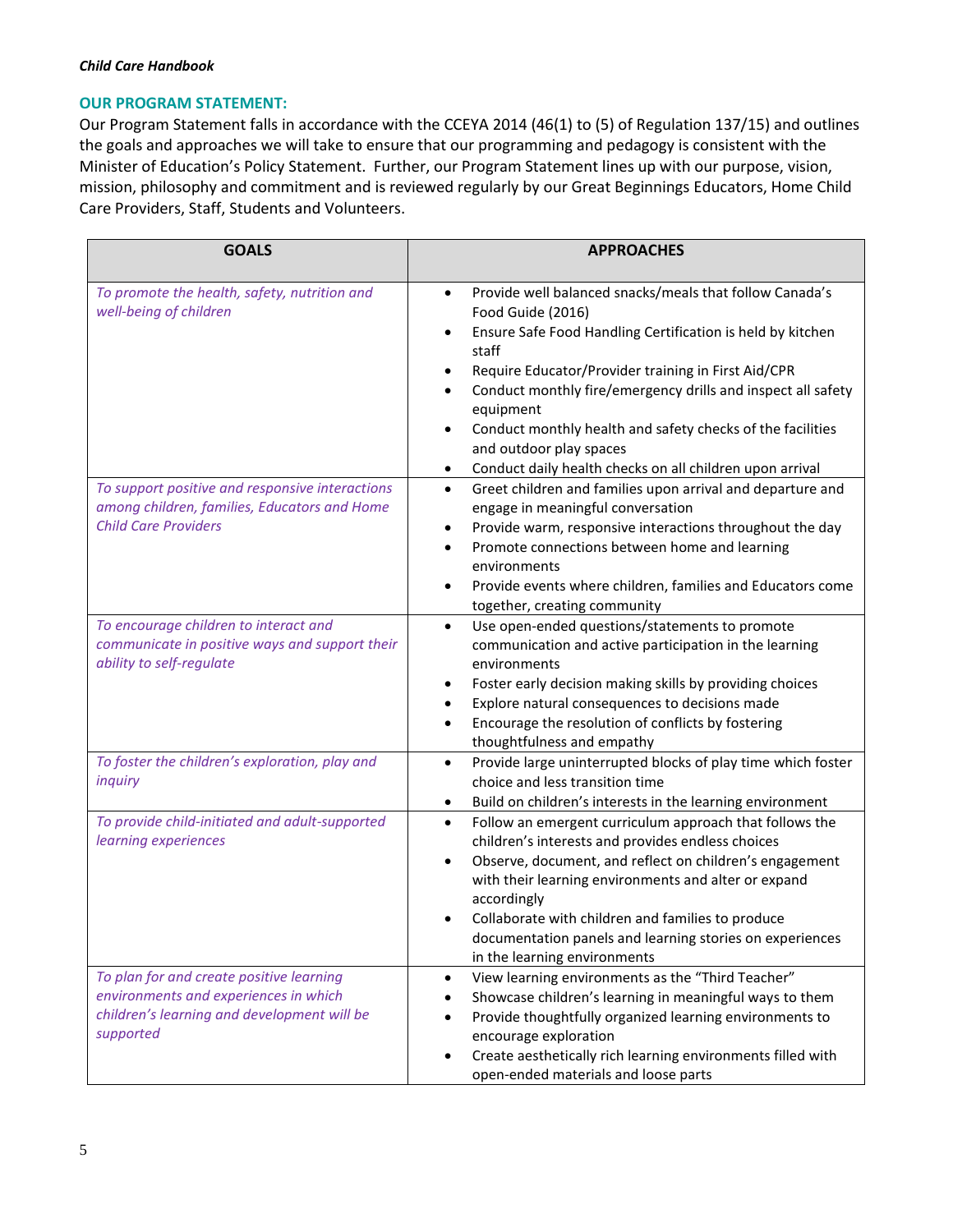| To incorporate indoor/outdoor/active play,<br>rest/quiet time, into the day, and give<br>consideration to the individual needs of children<br>receiving care | Encourage children to participate in large and small group<br>$\bullet$<br>activities, both active and passive, in both inside and outside<br>learning environments<br>Create quiet places and spaces that will be accessible<br>throughout the day<br>Provide scheduled rest/quiet time for younger children<br>$\bullet$                                                                                                                                                                |
|--------------------------------------------------------------------------------------------------------------------------------------------------------------|-------------------------------------------------------------------------------------------------------------------------------------------------------------------------------------------------------------------------------------------------------------------------------------------------------------------------------------------------------------------------------------------------------------------------------------------------------------------------------------------|
| To foster the engagement of and ongoing<br>communication with families about the learning<br>environments and their children                                 | Engage families in meaningful conversations at arrival and<br>$\bullet$<br>departure times<br>Encourage families to explore documentation around the<br>learning environments, asking questions about what their<br>children are learning<br>Update monthly the main Website and Directors' blog<br>Circulate monthly newsletter to families<br>Plan for and offer an annual Open House event<br>$\bullet$                                                                                |
| To involve local community partners and allow<br>those partners to support the children, families,<br><b>Educators and Home Child Care Providers</b>         | Provide literature for children, families, Educators and<br>$\bullet$<br>Providers about community partners<br>Encourage community partners to participate in the learning<br>environments and provide information and support<br>Welcome students from St. Clair College and the University<br>of Windsor to complete their practicums                                                                                                                                                   |
| To support Educators, Home Child Care<br>Providers and others who interact with children<br>in relation to Continuous Professional Learning                  | Encourage participation in professional development<br>$\bullet$<br>opportunities through the City of Windsor<br>Require all Educators to register with the College of Early<br><b>Childhood Educators</b><br>Support all Educators in the process and completion of the<br>$\bullet$<br>Continuous Professional Learning Program with the College<br>of Early Childhood Educators<br>Provide networking and workshop opportunities for all<br><b>Home Child Care Providers</b>           |
| Document and review the impact of the above<br>goals on children, families, Educators and Home<br><b>Child Care Providers</b>                                | Plan weekly meetings for management staff to review the<br>$\bullet$<br>above goals and HDLH in relation to the children, families,<br><b>Educators and Home Child Care Providers</b><br>Plan quarterly staff meetings for management staff and<br>Educators to review and discuss goals and HDLH<br>Plan bi-annual network meetings for management staff and<br>Home Child Care Providers to review and discuss goals and<br><b>HDLH</b><br>Record minutes for all of the above meetings |

#### **OUR CODE OF CONDUCT:**

Great Beginnings is a community comprised of children, families, Educators, Home Child Care Providers, Staff, Students and Volunteers. As such, we expect all members of the Great Beginnings community to conduct themselves in a professional, courteous and respectful manner, being sensitive to and accepting of all life experiences and cultural backgrounds.

Further, children benefit from an affirming approach that encourages positive interactions within the Great Beginnings community, as outlined in our Program Statement, rather than from a negative or punitive approach to managing unwanted behaviour. As outlined in the CCEYA 2014 (48(a) to (f) of Regulation 137/15), in relation to interactions with children, the following practices are strictly prohibited in our programs:

# *Corporal Punishment of a Child*

• *Any physical punishment that involves the deliberate infliction of pain by any adult or child of the Great Beginnings community, such as biting, hitting, spanking, pinching, etc.*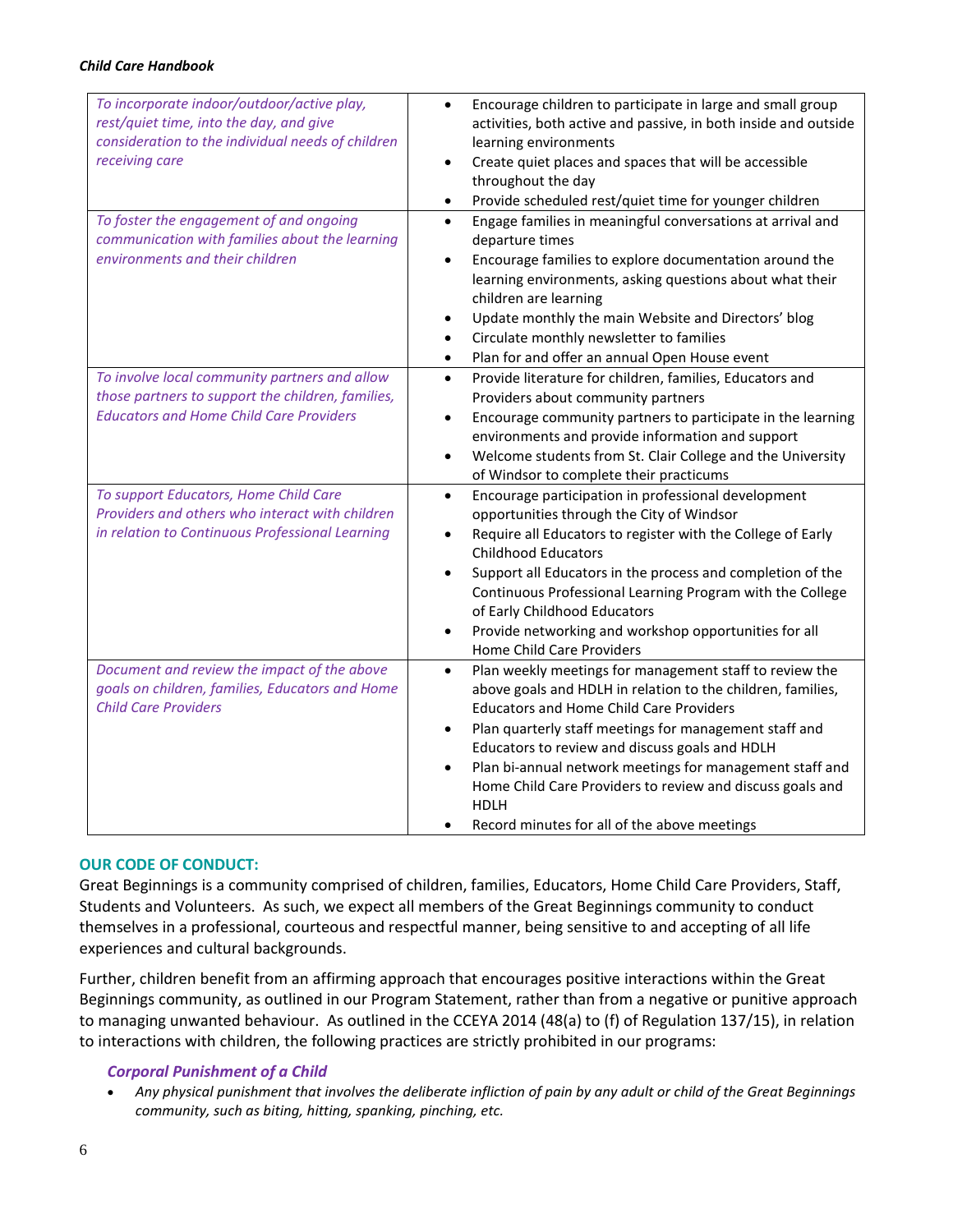#### *Physical Restraint of a Child*

• *Any act of restraint, including bodily restraint and/or the use of equipment, for the purposes of discipline or in lieu of supervision, unless for the purposes set out in the CCEYA to prevent self harm, harm to others and only until risk of harm/injury is no longer imminent* 

#### *Confinement of a Child*

• *Any act of confinement, such as locking the exits of the program for the purpose of confining the child, or confining the area or room without adult supervision, unless such confinement occurs during an emergency as set out in the CCEYA*

#### *Degradation of a Child*

• *Any use of harsh or degrading language, comments or threats, including tone of voice and volume, directed at or used in the presence of a child, that would humiliate, scare or undermine their self respect, dignity and self worth or their life experiences and cultural backgrounds*

#### *Deprivation of a Child*

• *Any act of depriving a child of their basic needs including food, drink, shelter, sleep, toilet use, clothing or bedding; this includes making a child compliant against their will, such as forcing a child to eat or drink* 

# **OUR HOME CHILD CARE PROGRAM:**

The number of children your Home Child Care Provider can care for per day is six children under the age of 12 years. All children, including full time, part time, private and agency placed children, and your Provider's own children under the age of six, are included in the above stated maximum of six children per day. It is the responsibility of the Great Beginnings Home Coordinator/Visitor to monitor the program on an ongoing basis to ensure the proper care of all children in your Home Child Care Provider's home.

Please feel free to call the Great Beginnings office for more details and with any questions or concerns.

# **OUR HOME CHILD CARE FEES:**

The following outlines our current fees for the above-mentioned programs:

|                                     | <b>INFANT/TODDLER</b> | PRESCHOOL/SCHOOL AGE |
|-------------------------------------|-----------------------|----------------------|
| 11-13 Hours                         | \$43.50               | \$40.50              |
| 6-11 Hours                          | \$39.50               | \$36.50              |
| <b>Less than 6 Hours</b>            | \$27.00               | \$26.00              |
| Before School (up to 2 hours)       |                       | \$12.00              |
| <b>After School</b> (up to 2 hours) |                       | \$12.00              |

| <b>HOME CHILD CARE SUPPLEMENTS</b>                                | <b>ALL AGE GROUPS</b> |
|-------------------------------------------------------------------|-----------------------|
| <b>Additional Meal</b>                                            | \$6.00/meal           |
| Weekend Care (6:30 pm Friday to 6:30 am Monday)                   | \$6.00/day            |
| Afternoon Shift Premium (6:30 pm until before Midnight)           | \$6.00/day            |
| Early Drop Off or Late Pick Up (Before 6:30 am or After Midnight) | \$6.00/day            |
| <b>Overnight Care</b>                                             | \$6.00/day            |
|                                                                   |                       |

Fee are assessed every three years and subject to change.

Please make your payment of fees by cash, or cheque made payable to Great Beginnings Child Centered Cooperative Inc., by the 7<sup>th</sup> business day of the month, in advance of service. Post-dated cheques are preferred. Please note a \$25 charge will be made for NSF cheques. Late payments are subject to late charges of \$25/week. Should payment not be made by month end suspension of child care is possible. We will work with you should a payment plan be necessary outside these payment policies. Please contact the Executive Director regarding a possible payment plan if needed.

Child care receipts are issued at the end of each year for income tax purposes. Any outstanding amounts owing at the end of the year will be reflected on the next year's income tax statement.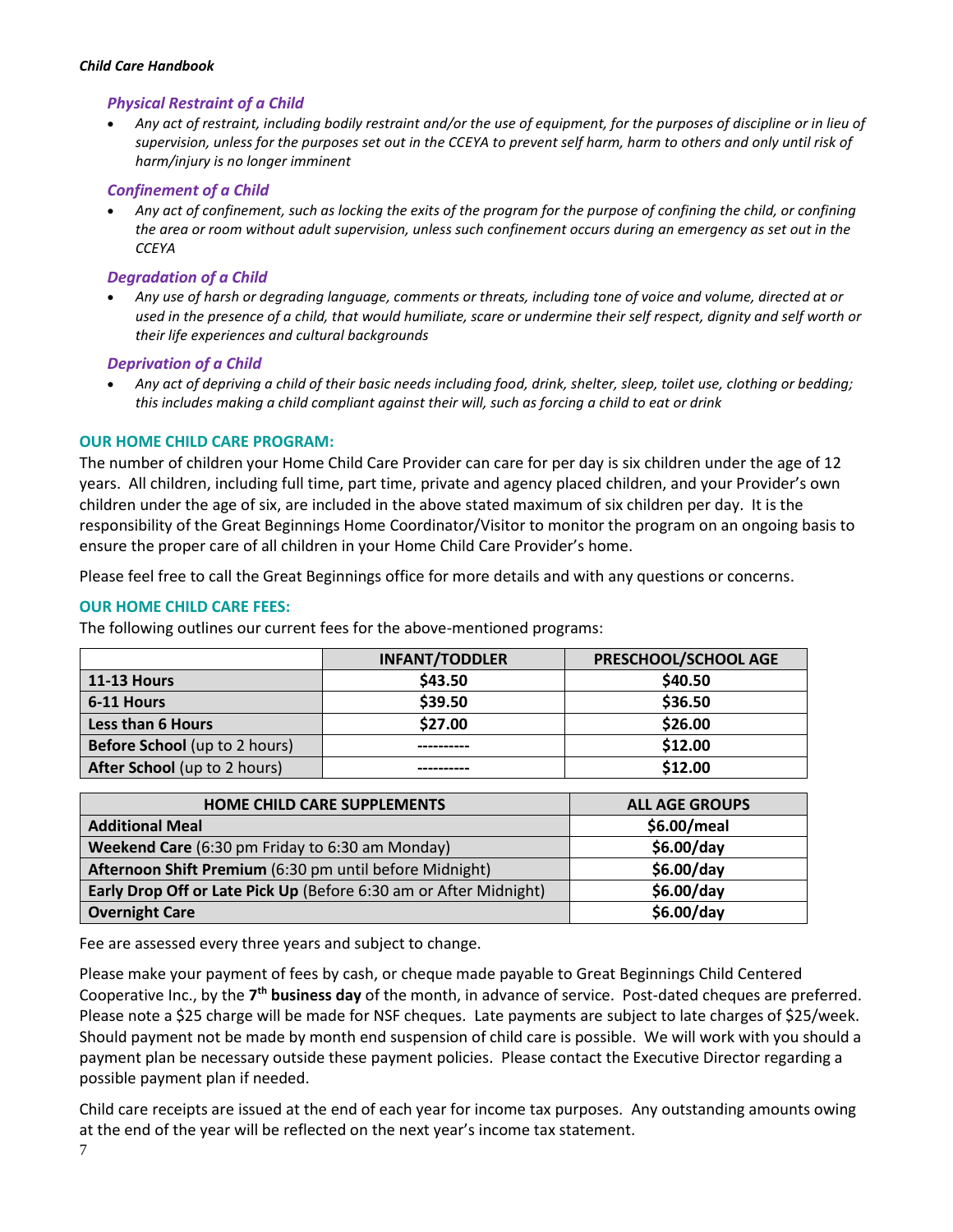Fee Subsidy assistance is available through the City of Windsor Social Services Department. We can assist you in this process at the time of enrolment, and throughout your time with us, if needed. Please feel free to discuss this with us.

#### **OUR HOLIDAY CLOSURES:**

All Home Child Care Provider homes are closed on the statutory holidays stated below. You will be responsible to pay for these statutory holidays if your child is normally scheduled to attend on days in which they fall. Should a statutory holiday fall on a weekend it is moved to a regular business day and you will still be charged accordingly.

**NEW YEAR'S DAY** (January) **FAMILY DAY** (February) **GOOD FRIDAY** (March/April) **VICTORIA DAY** (May) **CANADA DAY** (July) **CIVIC HOLIDAY** (August) **LABOUR DAY** (September) **THANKSGIVING DAY** (October) **CHRISTMAS DAY** (December) **BOXING DAY** (December)

Further, should your Home Child Care Provider choose to close due to illness, vacation, etc., you will not be charged child care fees unless you use alternate care during that time with another Home Child Care Provider through Great Beginnings.

#### **OUR ENROLMENT & ORIENTATION PROCESS:**

Enrolment is complete upon our receipt of a signed Provider and Parent Agreement and child care can begin within two days. This gives us the time needed to prepare your child's learning environment for their first day.

Upon enrolment, we will familiarize you with your child's specific learning environment and introduce you to your Home Child Care Provider. Our Great Beginnings Home Coordinator/Visitor will further discuss our policies and procedures with respect to our licensed Home Child Care Program. We will also make you aware of the location of the main Great Beginnings office where correspondence and payments can be made.

#### **PERMANENT WITHDRAWALS:**

Should you choose to permanently withdraw your child from your Home Child Care Provider's home, you are required to give **TWO WEEKS WRITTEN NOTICE**; payment will continue to be required in this two-week notice period. If notice is not received, full payment of fees will be charged, and payment required, for the two weeks past your child's last day. A permanent space cannot be guaranteed if you wish to temporarily withdraw your child and re-enroll. Therefore, your child will be placed on our waiting list. Vacation Days cannot be used during the two-week notice period.

# **The Home Child Care Provider may terminate services if policies are not followed. Great Beginnings may terminate services if regular payments are not made.**

#### **OUR OFF-PREMISE ACTIVITIES:**

From time to time, your Home Child Care Provider may take your child off-premise for field trips, community visits, learning activities, etc. Your permission will be required for the Home Child Care Provider to do so as outlined in the contracts signed between you, the Home Child Care Provider and Great Beginnings. Signed permission forms are also required before the Home Child Care Provider proceeds with the off-premise activity. Our Home Child Care Providers enjoy providing new experiences outside the home for your child to experience.

#### **OUR STUDENTS & VOLUNTEERS:**

8 From time to time, your Home Child Care Provider may decide to invite a college/university student or volunteer in to their home for educational purposes and/or for assistance. As per our contracts with you, and with your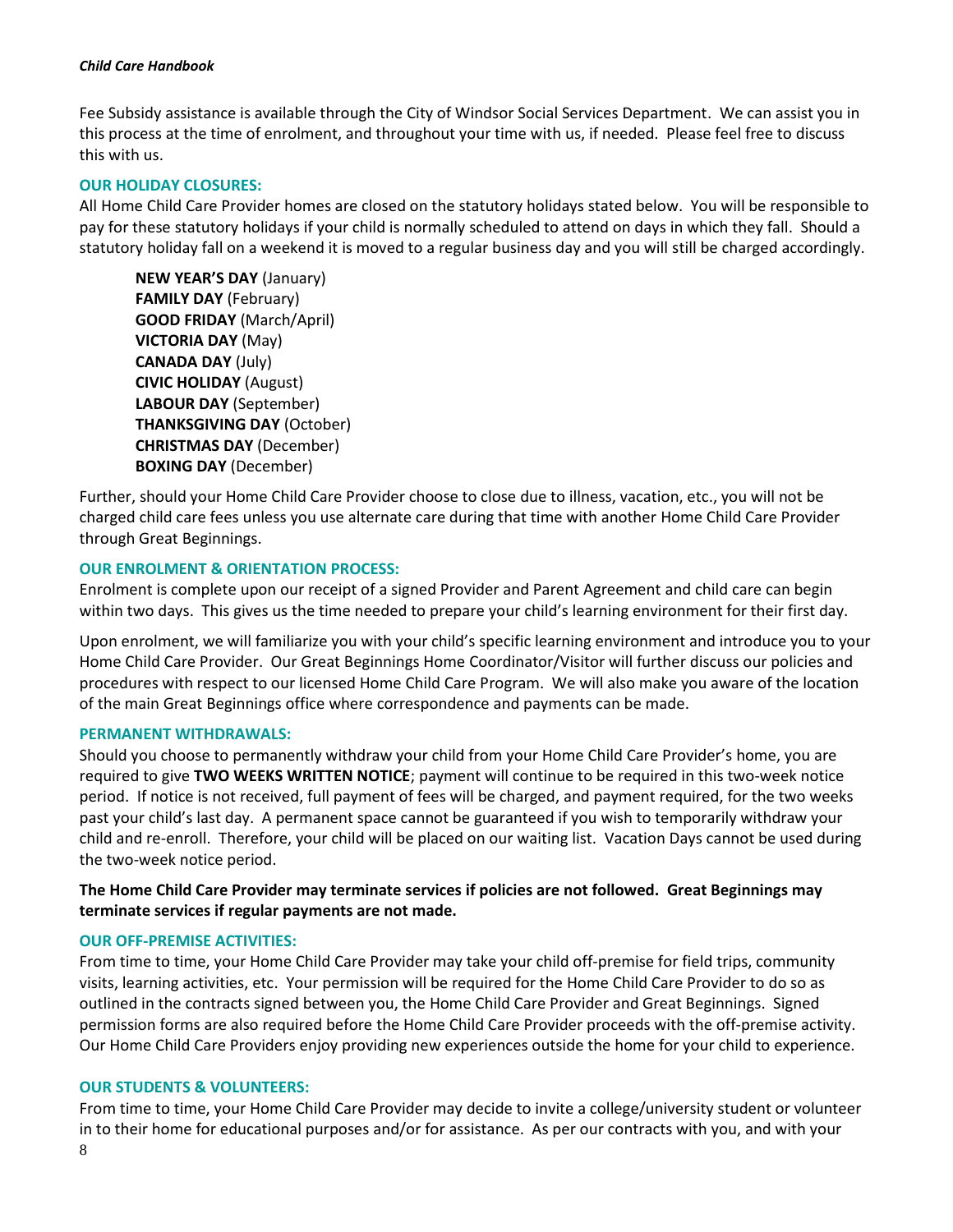Home Child Care Provider, these individuals are thoroughly screened and must submit a Criminal Reference/Vulnerable Sector Screen to the Great Beginnings office before they interact with your child.

Further, all college/university students and volunteers are to read all policies and procedures pertaining to Home Child Care, along with our Great Beginnings Program Statement, before they begin any work in your Home Child Care Provider's home and before any interactions with your child.

As per the CCEYA 2014, at no time will a college/university student or volunteer be left alone with your child and they are the sole responsibility of your Home Child Care Provider.

# **OUR FAMILY ISSUES & CONCERNS POLICY:**

The purpose of this policy is to give you a clear and transparent process to follow when you choose to bring forward an issue or concern to be addressed. This policy is in accordance with our Program Statement, further supporting positive and responsive interactions between Home Child Care Providers, families and children, fostering engagement and ongoing communication amongst all parties. Our Home Coordinator/Visitor is available to engage you in conversations and support a positive experience during every interaction.

Please note, all family issues and concerns must be reviewed by the Home Coordinator/Visitor, in conjunction with the Home Child Care Providers, home residents, students and volunteers, and be subject to the process of implementation and monitoring for compliance and contravention as set out in the CCEYA Section 1/Subsection 1.2 & 1.3.

All family issues and concerns are taken very seriously by Great Beginnings and will be addressed. Every effort will be made to address and resolve issues and concerns to the satisfaction of all parties and in a timely manner.

Should you have any questions, comments or concerns regarding your child's development or care please feel free to contact our main office and ask to speak with our Home Coordinator/Visitor (for billing concerns ask for the Executive Director/Home Child Care Manager). The Home Coordinator/Visitor will work through the following steps based on your discussion:

- *STEP ONE: Advice & Follow-up:* The Home Coordinator/Visitor will give you some advice and direction at the time of your call, following up with you within two (2) business days.
- *STEP TWO: Family/Provider Conference:* If necessary, the Home Coordinator/Visitor will set up a Family/Provider Conference where you will be able to discuss any questions, comments or concerns directly with your Home Child Care Provider. On the day of your conference, the Home Coordinator/Visitor will care for your child while you meet with your Home Child Care Provider, distraction free.
- *STEP THREE: Formal Process:* Should matters be unresolvable, or you have a concern that is more serious in nature, the Home Coordinator/Visitor will complete the following resolution process:
	- o *Set up a meeting with you at the Great Beginnings office*
	- o *During the meeting, will document the conversation*
	- o *After the meeting, will investigate the concerns/issues*
	- o *After investigating, speak to your Home Child Care Provider to resolve concerns/issues*
	- o *Will alert the Executive Director/Home Child Care Manager if/when necessary*
	- o *Work to resolve concerns/issues in a timely manner and as is suitable to all parties involved*

In all matters our utmost goal is that you and your Home Child Care Provider will have a positive relationship with easy communication for the sake of your child's care, growth and development. Further, you will be kept informed throughout the resolution process, with investigations being fair, impartial and respectful to all parties involved.

With respect to confidentiality, every issue or concern you bring to us will be treated with utmost care and every effort will be made to protect your privacy and that of all parties involved. The exception is when information must be disclosed for legal reasons (e.g. to the Ministry of Education, College of Early Childhood Educators, Law Enforcement, Children's Aid).